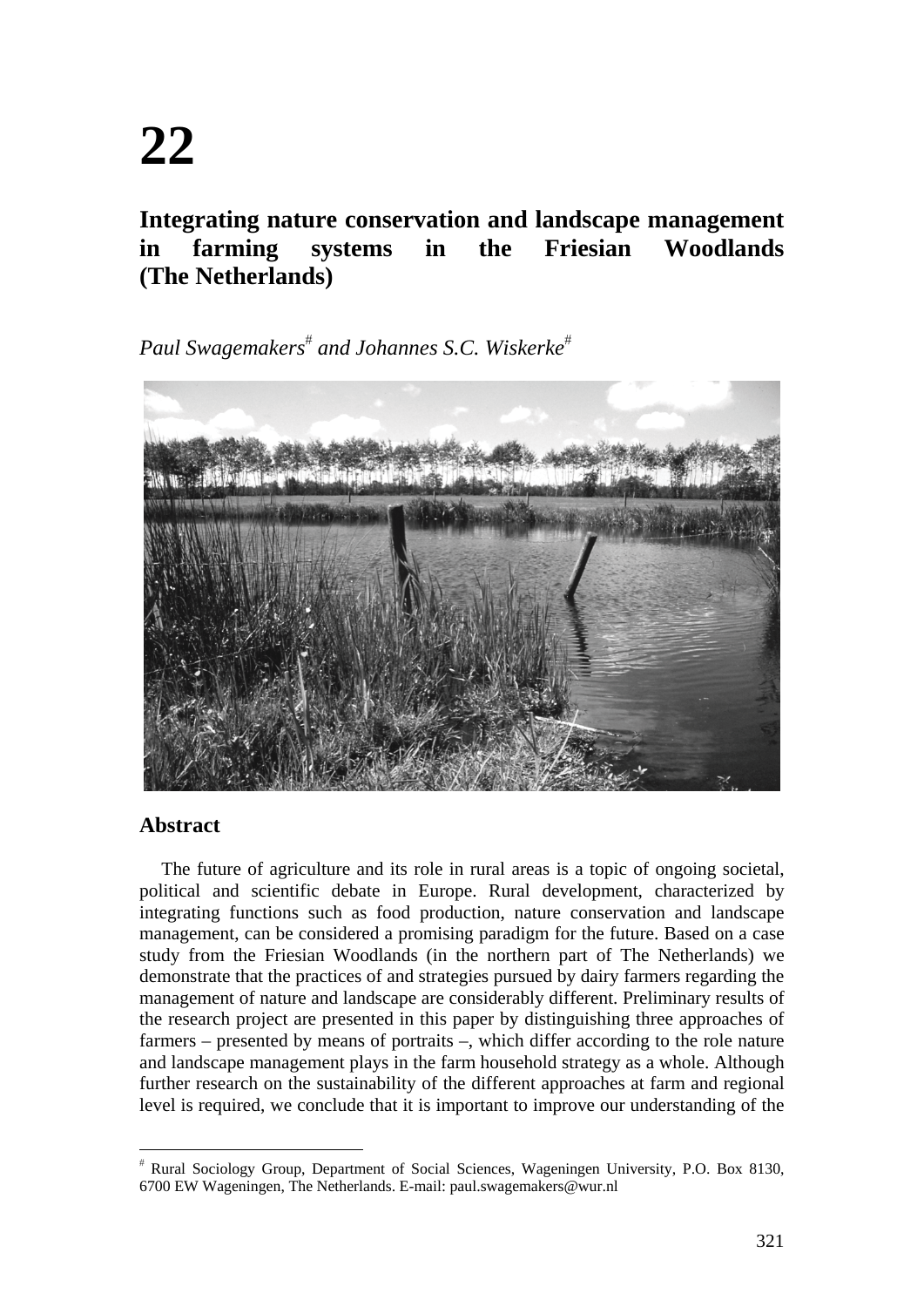differential dynamics of the interaction between farming, nature and landscape to sustain the management of nature and landscapes in agricultural areas.

**Keywords:** rural development; environmental co-operatives; farm household strategies; multifunctional agriculture; grassland management

# **Introduction**

This paper is an intermediate result of an ongoing research project about rural development and multifunctional agriculture. The research project is part of a Dutch-French research programme entitled 'Multifunctional agriculture: from farm practice to farm design and institutional innovation'. In the research project four main steps can be distinguished: (i) the selection of research areas, (ii) the identification and analysis of different farm household strategies, (iii) the development of socioeconomic indicators and performance assessment at farm and regional level, and (iv) the development of design methods and strategies to enhance multifunctional agriculture. In this paper we focus on the second step as applied in one of the selected research areas, i.e. the Friesian Woodlands.

Aim of this second step in the research is to describe and understand the diversity in farm household strategies regarding the combination of nature conservation, landscape management and dairy production. Therefore, we discuss how farmers manage to integrate practices for the conservation of nature (i.e. biological diversity and biological resources) and preservation of landscape (i.e. the historical landscape features as hedges and belts of alder trees) into their farming practices.

First of all we will outline the historical, societal and political context of the rural development and multifunctionality concepts. This is followed by a brief description of the case-study area. After that we will outline the research methodology, present results of qualitative research and briefly discuss the results. Finally we draw some conclusions with respect to future research activities.

#### **Modern agriculture in crisis**

After World War II agricultural development in Europe was focused on increasing productivity and production efficiency. This modernization of agricultural food production has been very successful in terms of safeguarding food supply in Europe at low prices for consumers (Tracy 1989; Brouwer and Lowe 1998). At the same time, agricultural modernization also has a set of negative side-effects. In recent years these side-effects have become so apparent that modern agriculture is said to be in crisis (Van der Ploeg 2003). This crisis is threefold:

- 1. An economic crisis, characterized by stagnating revenues and increasing costs of production at farm level. This has been conceptualized as the price squeeze (Van der Ploeg, Long and Banks 2002).
- 2. An ecological crisis, characterized by environmental pollution due to the intensive use of pesticides and (artificial) fertilizers and the deconstruction of the natural habitats and biodiversity (Baudry et al. 2003). In order to modernize agriculture, a spatial separation between agricultural production (as a production and income function) on the one hand and nature and landscape (and its aesthetic, abiotic and biotic functions) on the other hand was realized (Hendriks and Stobbelaar 2003). This resulted in a further fragmentation of heterogeneous landscapes that form habitats for plants and animals (Baudry et al. 2003), and accordingly natural values came under threat (Knickel 2001).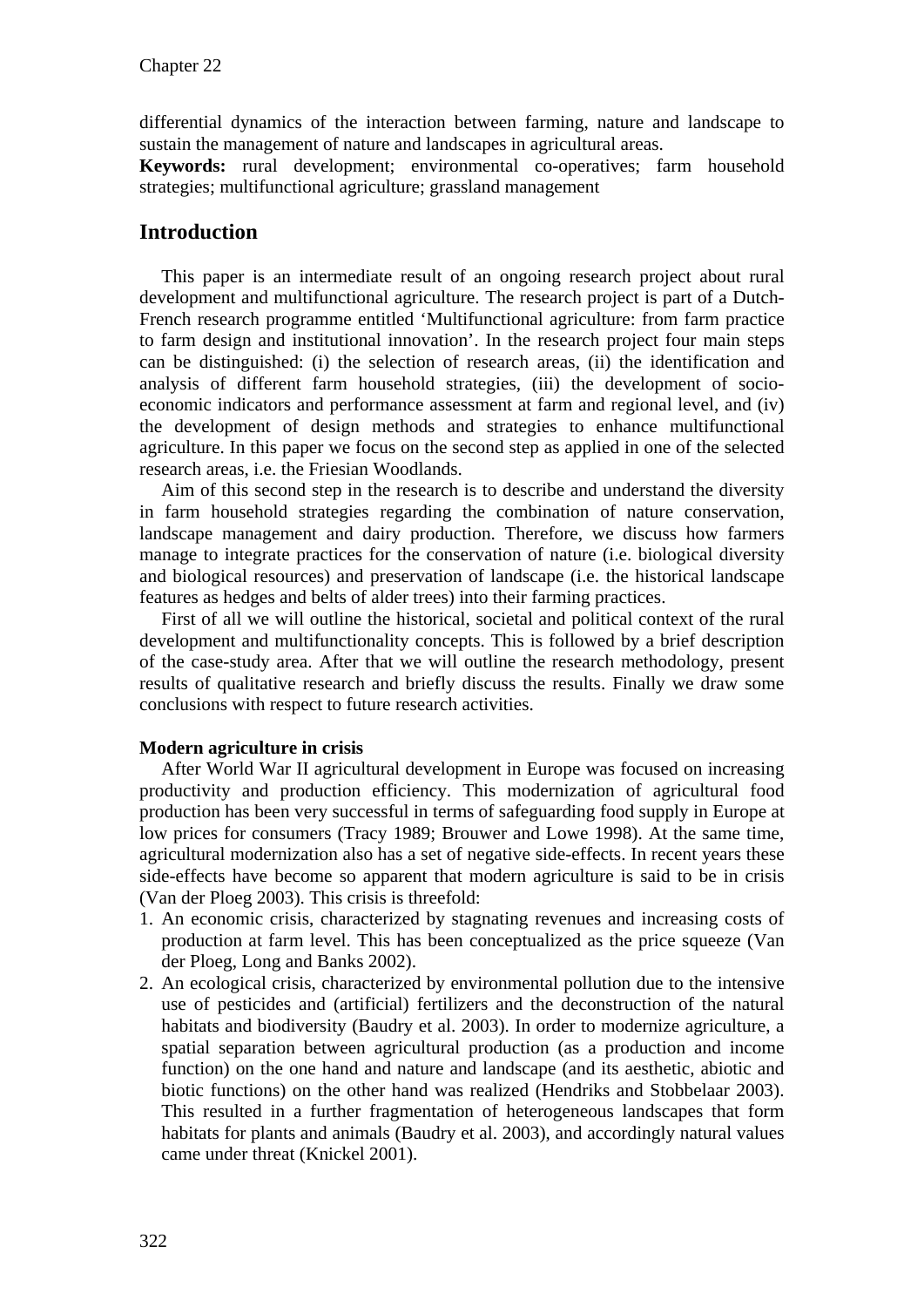3. A socio-cultural crisis, characterized by distrust of consumers in food production as a result of recent food scares (e.g. BSE, foot-and-mouth disease and dioxin contamination) and a growing societal demand for rural areas with an aesthetic function for leisure and living (Frouws 1998; Marsden et al. 2001; Vanslembroeck and Van Huylenbroeck 2003).

This threefold crisis of modern agriculture has led to vivid and still ongoing, scientific and political debates about the future of Europe's agriculture and rural areas (Marsden et al. 2001). According to Marsden (2003) these debates centre on three different models, which are currently competing in shaping agriculture and rural space in Europe:

- 1. An accelerated modernization and industrialization of agro-food production and processing (the 'agro-industrial model') characterized by high levels of production, long food supply chains, decreasing value of primary production and economies of scale.
- 2. The countryside increasingly becoming consumption spaces (the 'post-productivist model') in which provision of private and public rural services and landscape as consumption good is to be exploited by urban citizens. Simultaneously the role of agriculture diminishes with respect to its low share in Gross National Production.
- 3. Integration of agriculture, nature, biodiversity, leisure and the provision of private and public rural services (the 'sustainable rural-development model') in which the identity of farmers is enlarged again beyond food production alone.

#### **Rural development and multifunctionality of agriculture**

Recently completed research in different European countries demonstrates that the sustainable rural-development model is a very promising one as it provides an answer to the economic, ecological and socio-cultural crises of modern agriculture (Van der Ploeg, Long and Banks 2002). Rural development (Van der Ploeg et al. 2000; Durand and Van Huylenbroeck 2003) integrates agricultural food production with other functions (Banks and Marsden 2001). By combining agricultural production with other rural functions (nature, biodiversity, leisure) and activities (short food supply chains, quality production) farmers succeed to improve their income (Ventura and Milone 2000; Knickel 2001), to improve rural livelihoods (Kinsella et al. 2000; Gorman et al. 2001; Di Iacovo 2003), and to comply with new societal demands regarding the multifunctional use of rural areas (Belletti, Marescotti and Moruzzo 2003; Vanslembroeck and Van Huylenbroeck 2003). According to Brunori and Rossi (2000) the strength of the rural-development approach lies in creating synergies between different functions and activities; e.g. synergies between quality production, tourism and preservation of nature, landscape and cultural heritage.

#### **Dairy farming in the Friesian Woodlands**

The Northern-Friesian Woodlands have a rich tradition in cattle farming throughout history. Since centuries people have reclaimed and worked on the land. As a result of human interference, a heterogeneous landscape consisting of fields, hedgerows and ponds has been created (Mol, Noomen and Van der Vaart 1990) in which dairy production took place. Within the modernization paradigm, the smallscale landscape in the Friesian Woodlands increasingly became an obstacle (or 'natural handicap') for ongoing agricultural modernization. From 1984 onwards, however, policy measures took another direction: the Dutch government issued a series of environmental rules and regulations designed to reduce the environmental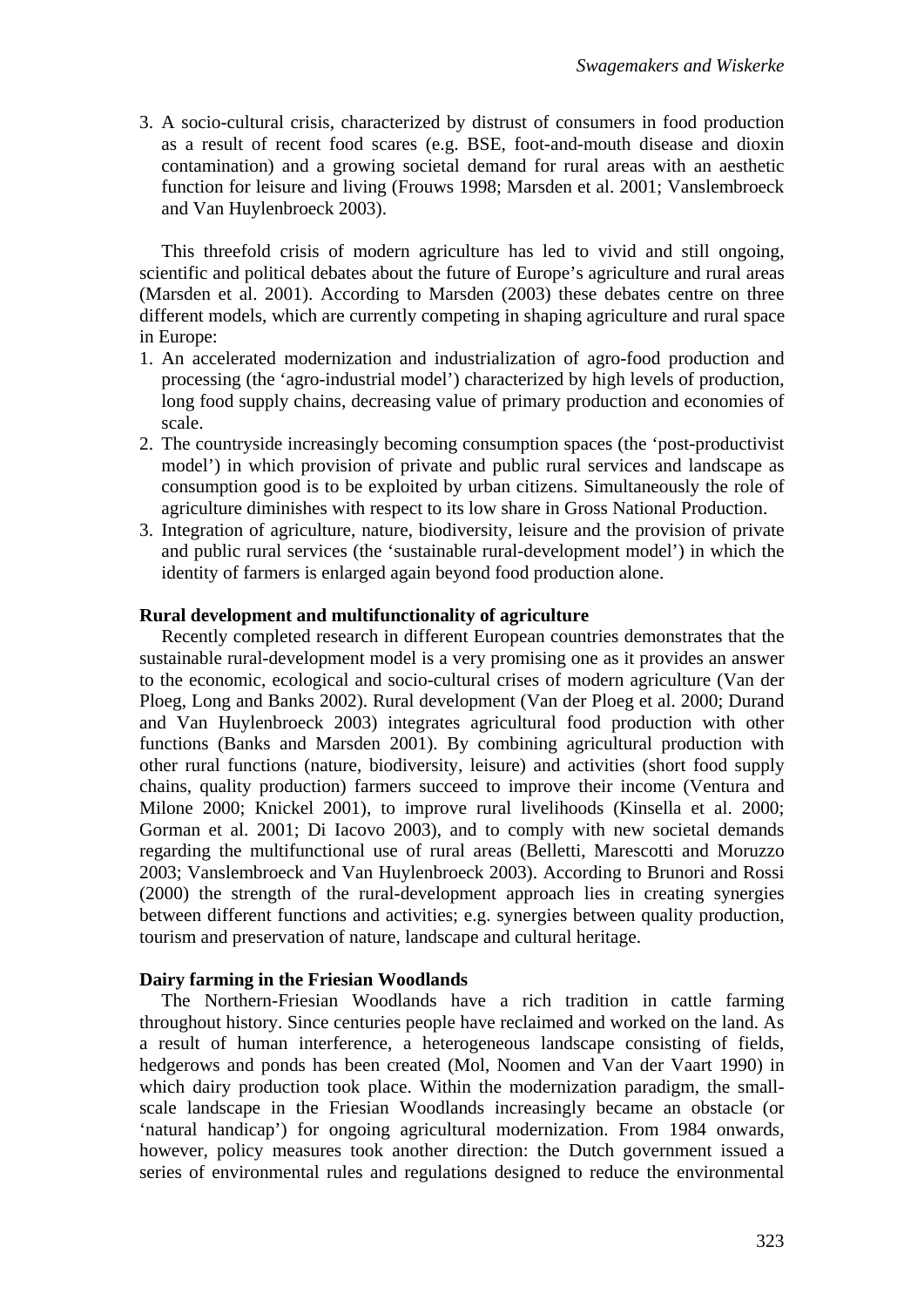impact of modern agriculture. In addition to environmental legislation, in the early 1990s the Dutch government also introduced several legal measures to counter the detrimental effects of ammonia deposition (acid rain) on ecologically valuable landscapes (Stuiver and Wiskerke 2004). By then, the government programme of nature development (known as the ecological guideline) declared that the hedges and belts of alder trees (characteristic for the Friesian Woodlands) were sensitive to acid rain. This designation implied substantial restrictions on animal husbandry in the immediate surroundings of these hedges and belts, specifically regarding manure and slurry application. At that moment the small-scaled landscape was not longer a natural blockade for modernizing agriculture, but the human-made landscape now blocked its creators from using it. The farmers in the region saw the growing body of agroenvironmental and nature conservation rules and regulations as difficult to implement, badly balanced, contradicting each other and inadequate for the Friesian Woodlands (Wiskerke et al. 2003).

As a response to this situation and differently from what was proposed by national governmental regulations – restrictive legislation combined with poor economic prospects for agriculture – the dairy farmers in the Friesian Woodlands decided to maintain and develop nature and landscape collectively. For this purpose and in order to launch own policy plans the farmers (together with other stakeholders) organized themselves in 'environmental cooperatives'. Environmental cooperatives are regional cooperations of agricultural entrepreneurs and sometimes other stakeholders (e.g. landowners, citizens, environmental groups) who aim to integrate environment, nature and landscape objectives into the farming practice (Renting and Van der Ploeg 2001). In 1992 the 'Vereniging Eastermar's Lânsdouwe' (VEL: Association in the village of Eastermar and its surroundings) and the 'Vereniging Agrarisch Natuurbeheer Achtkarspelen' (VANLA: Association in the village of Achtkarspelen and its surroundings) were founded (see Figure 1). And thus, in return for the collective maintenance of nature and landscape, the members of VEL and VANLA proposed to the national government that the ecological guideline, specifying the above-mentioned acid-sensitive objects, would not be applied to the area. The government accepted this proposal (Wiskerke et al. 2003).



Figure 1. Location of the Friesian Woodlands and the environmental cooperatives VEL and VANLA (Source: Koeleman 2003, p. 18; own modification)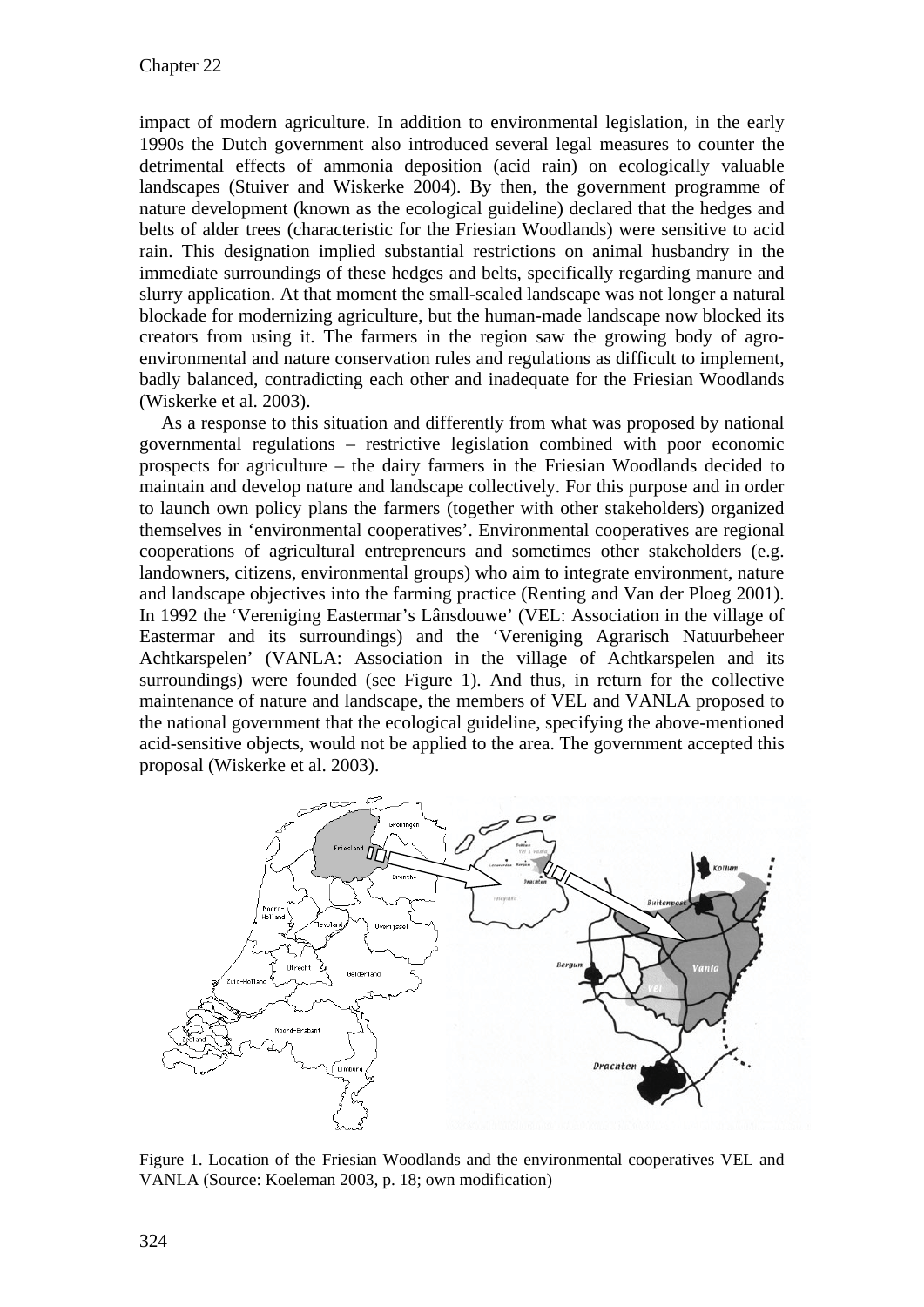Beside management of nature and landscape, the environmental cooperatives also succeeded in reducing nitrogen surpluses at the farm level substantially (Verhoeven, Reijs and Van Der Ploeg 2003). One of the keys to this success has been the decision to tackle the challenge of nitrogen surplus reduction from a systems approach (Reijs et al. 2003). In addition to the systems approach another factor of success for reducing nutrient losses is that the environmental cooperatives have built their collective activities on differential local practices, discourses and knowledge (Verhoeven, Reijs and Van Der Ploeg 2003; Stuiver and Wiskerke 2004). This diversity, which has been conceptualized as different farming styles (Van der Ploeg 1994), is the result of different strategic priorities, norms and opinions in combination with different contexts (farm history, farm family situation, agro-ecological circumstances, etc.), constraints and possibilities.

Understanding and utilizing the existing diversity among farmers by others (i.e. scientists, politicians) is of crucial importance for the future activities of the environmental co-operatives, such as the maintenance of nature and landscape. We will describe the diversity in farm household strategies regarding the combination of nature conservation, landscape management and dairy production in the Friesian Woodlands.

#### **Methods**

For the research project, case-study research (Yin 1984) forms the core method. In this paper we present preliminary results of existing diversity regarding landscape and nature among farmers' strategies in the Friesian Woodlands. Required for the second step of the research project is to obtain a thorough understanding of the differential empirical expressions of multifunctional farming systems. To achieve this we built upon a set of well-elaborated research methods that were central to the 'farming-styles approach' (Van der Ploeg 1994) developed within the Wageningen School of Rural Sociology (Wiskerke 2004).

#### **Qualitative field research**

In the summer of 2004, semi-structured, approximately two hours lasting in-depth interviews (Verschuren, Doorewaard and Poper 1999) were held among 20 farmers from the region where the VEL and VANLA co-operatives are active. For tracing the 'unknown' and often unintended outcomes (habitats for special plants and species) of agriculture practices, i.e. how links between agriculture, nature and landscape in practice are constructed, 'theoretical sensitivity' (Strauss and Corbin 1990) and Weber's 'verstehende' attitude (Collins and Makowsky 1993) are crucial.

Farmers (all known through former projects in the research area) were selected on their 'expected score on multifunctional land-use'. The selection took place on the basis of suggestions and explanations of key informants (Wiskerke 1997). Key informants in this case are researchers that have been active in the region previously, a former project leader of the nutrition management projects, and local representatives of the farmers. According to the key informants the farmers differed in their willingness and capability to integrate dairy production with activities for nature conservation and landscape preservation. In other words, they were expected to have different norms and priorities regarding the management of their natural environment.

In the interviews indicative quantitative data were gathered on farm history, critical events, general indicators on farm size and management. Essence of the interviews, however, was gathering qualitative data in particular: opinions and attitudes towards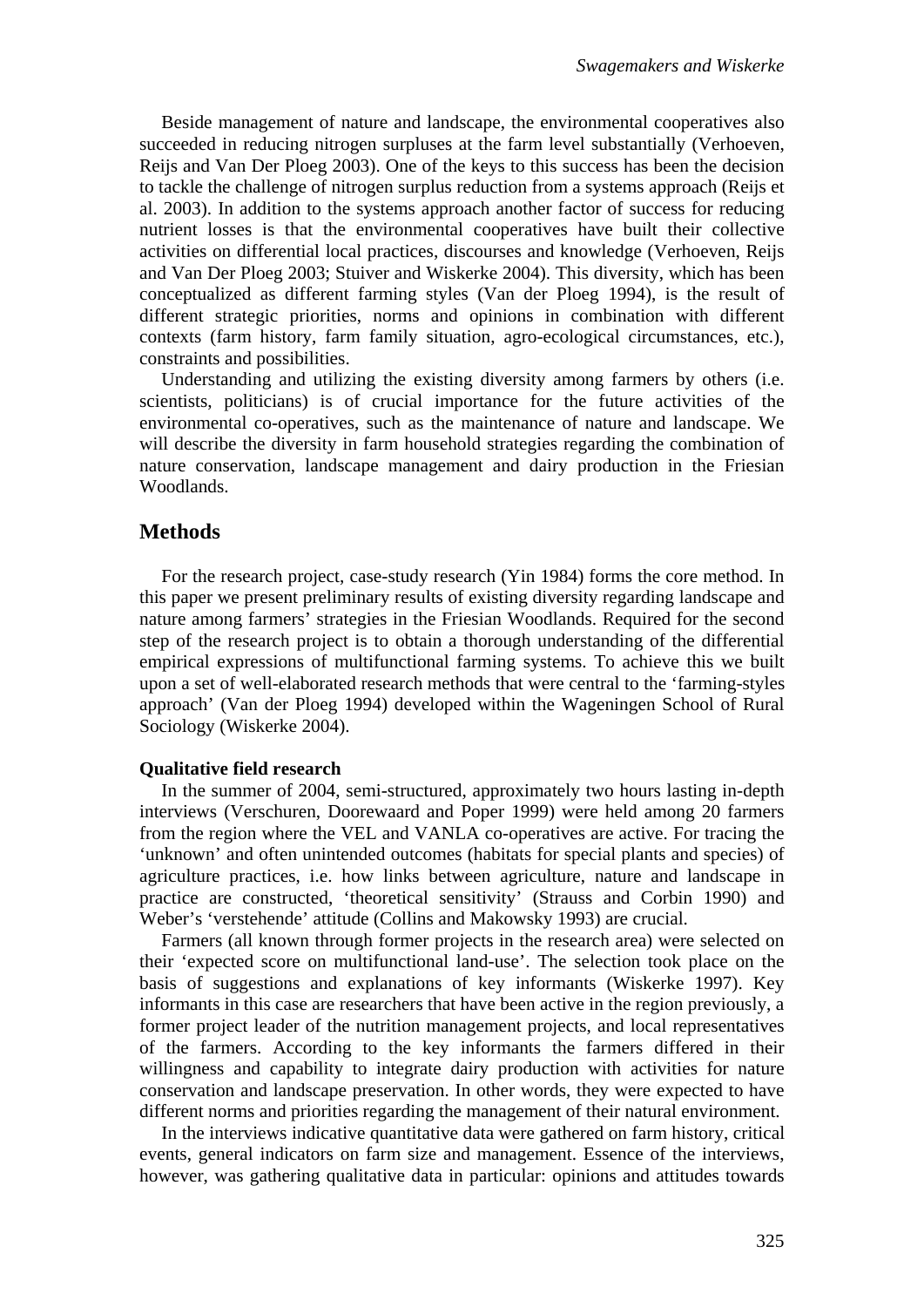the use and management of the fields, field boundaries, and landscape elements as hedgerows, wooded banks and the occasional pond.

#### **Searching for patterns of coherence**

Interviews were recorded on tape after which full transcripts were made. Transcripts were ordered thematically and per theme (e.g. dairy production practice, income-generating strategy or soil management); differences and similarities in attitudes and practices were explored by content analyses of the transcripts (Verschuren, Doorewaard and Poper 1999). This initial search for patterns of coherence (of attitudes and practices) enabled us to construct typologies representing different farm household strategies.

In order to describe and understand the diversity of farm household strategies, building typologies is a means to order the empirical reality and complexity (Nooij 1993; Whatmore 1994). According to Whatmore (1994), the primary analytical objective of constructing typologies is on the one hand 'data sorting', i.e. ordering empirical observations, and on the other hand 'theoretical development', i.e. explaining behavioural processes and socio-economic dynamics. Based on interviews held in the summer of 2004, we constructed three typologies regarding the integration of landscape and nature in farming systems.

#### **The construction of 'portraits'**

We decided to present the preliminary results of step two in the research project as three different 'portraits'. A portrait is to be understood as a prototype of a typology (Wiskerke 1997) and accordingly portraits represent the typology as a specific story of an imaginary farmer. A portrait is, in other words, a researcher's construction based on a number of interviews. Quotes are derived from own interview material. All quotes stem from farmers or household members who are representative for that particular typology.

Together portraits characterize the diversity in nature and landscape management strategies and practices. The portraits are to be embedded in the case study on dairy farming and nature and landscape management by farmers in the Friesian Woodlands. Within the case-study research, the construction of portraits functions as searchlight for continuous exploration of the linkage between agriculture, nature and landscape.

# **Results**

Based on qualitative research methods, so far three portraits have been constructed. Although the portraits are potentially congruent regarding their ecological and sociocultural impact, they differ in the way an economic income for the farm household is generated.

Farmers as characterized in the first portrait, generate farm income in their practices by creating synergies between different activities, such as nature conservation, landscape management, quality production and tourism. Thereby food production and other accompanying functions are specifically embedded in characteristics of the region. For farmers in this category, subsidies on activities for nature conservation and landscape management are a precondition for other activities of the farm household.

Farmers as characterized in the second portrait, generate income out of milk production and earn an additional income out of subsidized landscape management activities. Activities for landscape management are complementary to the income out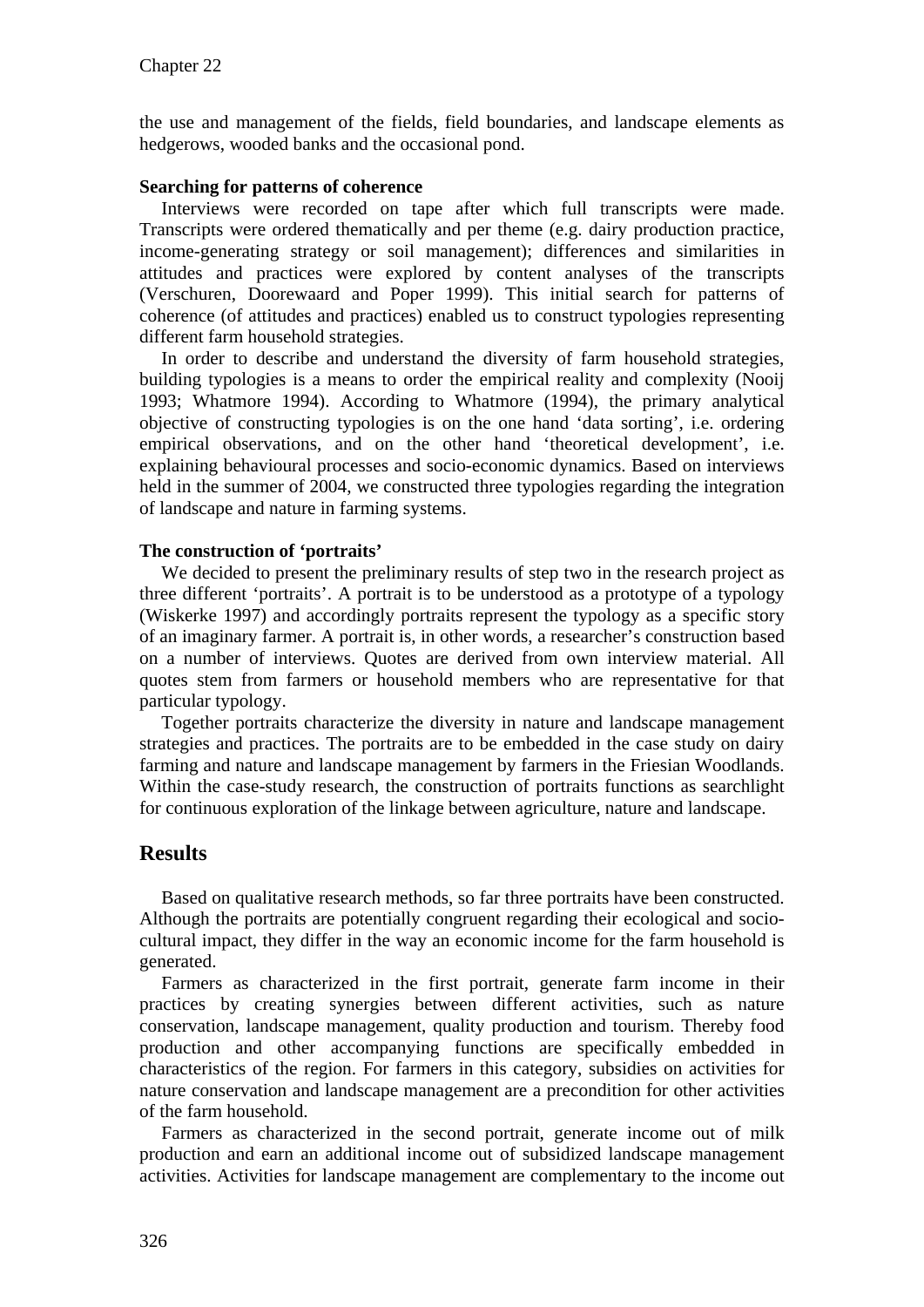of milk production, which is the main income source. Often farmers in this category show little affection with nature and landscape issues. Activities for landscape management are seen from a business point of view: getting compensated for loss of income out of milk production, due to restrictions for maximizing milk production set by others.

Farmers as characterized in the third portrait, generate an income solely out of milk production. Costs for milk production – especially external costs such as for buying fertilizers and pesticides – can be kept low by optimal use of natural resources. Maintenance of biodiversity (soil biodiversity in particular) is seen as precondition in order to produce at low costs. Simultaneously, conditions for nature conservation and landscape preservation are generated, although farmers in this category are not in favour of getting paid for that: they are often independent entrepreneurs earning a reasonable income out of milk production.

#### **Portrait 1: Creating synergies between different income-generating activities**

The first portrait regards a farmer as integrating agriculture, nature, biodiversity, leisure and the provision of private and public rural services to a large extent. It all started in 1996 when the farmer became involved in an experiment, organized by the Government Service for Land and Water Management (DLG), with field margins:

"I guess that at that time DLG thought it would be better to develop nature in the margins of agricultural land instead of buying land for developing nature reserves. Usually field margins are of less importance to farmers for agricultural production, especially in the case of the Friesian Woodlands."

According to this farmer, maintaining field margins is beneficial in a twofold way. First, due to field margins there is substantial less input of nutrients in hedgerows and wooded banks. Second, the subsidies obtained for the production of nature in field margins are higher than the revenues of agricultural production in field margins.

The farmer converted to organic dairy farming several years later. Shortly after that a campsite was started on half a hectare. Management of the hedgerows, wooded banks with alder trees and ponds was intensified to improve the quality of nature and landscape.

"Even before VEL was founded I already preserved the landscape, but in a very minimalist way. However, now I devote much more time to nature conservation and landscape management and aim to improve the quality. One should meet requirements for subsidies, but having pleasure in doing a bit more is most important to me. And it is nice for the campsite guests. You have something to show off with."

Recently, the stable and fields are housed by beef cattle instead of milking cows. The meat is partly sold to local restaurants and in 2005 a farm shop for selling quality meat will be opened. The change from dairy to beef cattle requires a different style of grassland management.

"With the replacement of the cattle I have to sow clover in the grass. Until now, the grass contains too much protein for the beef cattle. It is not only that the breed differs in character, but also the digestion differs. Fodder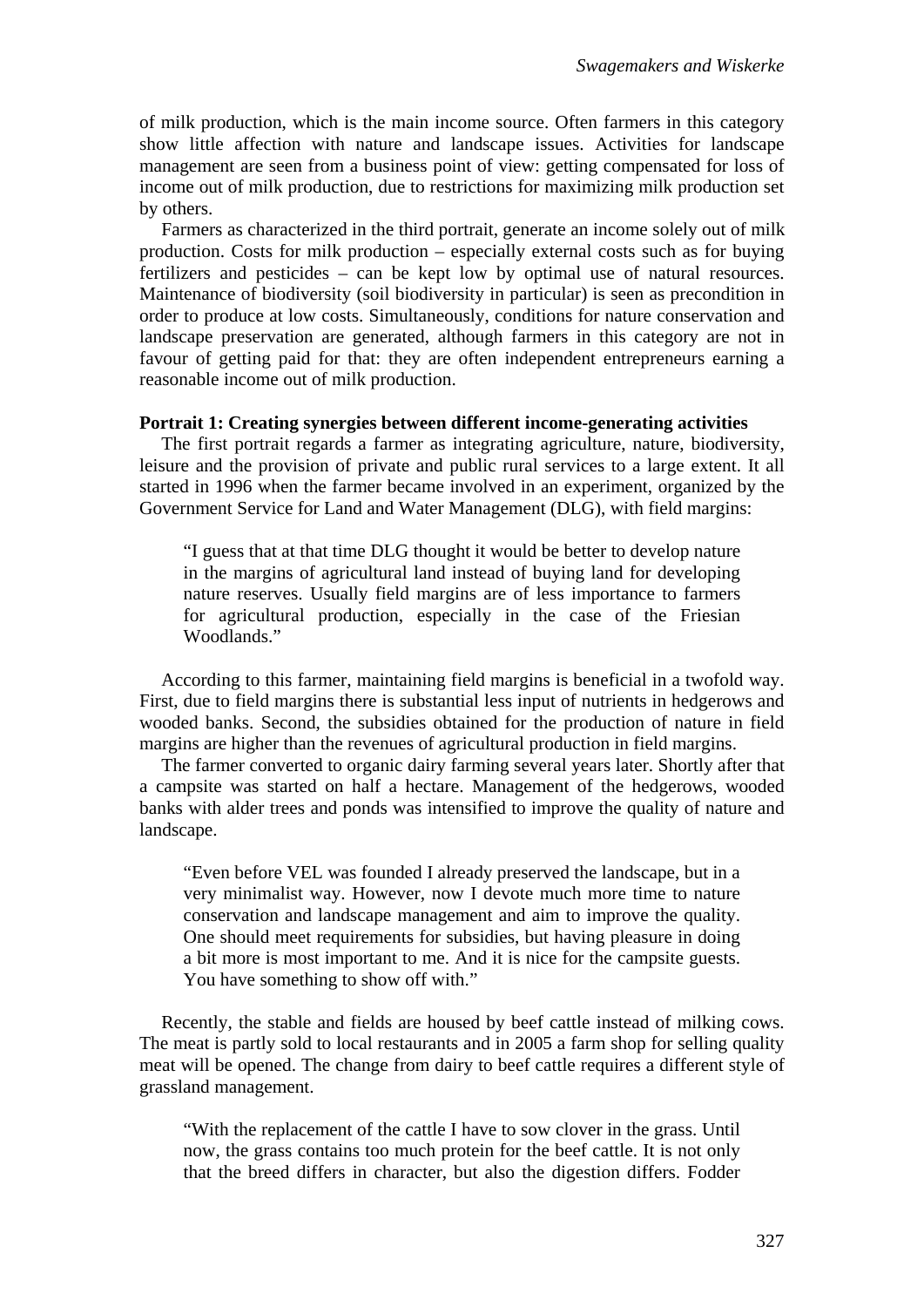must contain less protein and more structure. That is something one has to learn. … In autumn you should mind not having long grass in the field, not having tussocks of grass. In autumn the crane flies shelter in the lee and lay their eggs and in spring larvae of the crane flies eat the roots of the grass. But once you have birds in your wooded banks, the birds eat those larvae. And it would not surprise me if soil life eats the eggs even before the larvae have a chance to come out of the eggs. Also here knowledge is required. For farmers it often is fear for the unknown. Often farmers do not have the knowledge of the biological system as a whole."

For this farmer a range of new activities – nature and landscape conservation, biodiversity, agro-tourism, quality production, short food supply chains – form an integral part of the farming system. As the success of one activity depends on the success of the other, creating synergies among these different activities is the core strategy for this farmer. In this strategy nature, landscape and biodiversity management is a prerequisite for sustainable beef production, agro-tourism and short food supply chains for high-quality beef.

### **Portrait 2: Raising an additional source of income through landscape management**

The second portrait regards a farmer who specializes in dairy farming. In this approach the land has to be utilized for earning an income from dairy production. As such, ponds, dust roads, hedgerows, wooded banks and the farmyard constitute the non-productive parts of the farmland. Despite the focus on dairy farming as the primary source of income, this farmer engages in nature conservation and landscape management activities, among others through agreements for the management of field margins. The farmer does not fertilize the field margins, but mows the grass and mixes the grass with the other grass from his fields for the production of silage.

"You won't notice the difference. We get paid for it and the grass grows a bit less. Hence, you have to weigh the pros and cons against each other. Does the subsidy compensate for the loss of grass yield? Often, with the money you get paid you can rent extra land or buy extra fodder to safeguard a high level of milk production. As long as all the loss of yield is compensated for, you contribute to nature and it does not cost money."

For this farmer landscape management is an activity that follows logically from being a dairy farmer in this particular region:

"The landscape you work in is something you cannot ignore or deny. It belongs to farming. You might consider a farmer as having a responsibility for maintaining the landscape. Besides, I would not like to live in an open area. Anyway we have to maintain the landscape, and now we get paid for it. You won't earn a salary out of it, but we get paid for activities we have to carry out anyway. And so you have to consider the activity as a well-paid hobby."

For this farmer nature and landscape management plays a different role in his daily business compared to the first farmer we portrayed. In this case nature and landscape is an income-generating activity used to sustain the core business of dairy farming.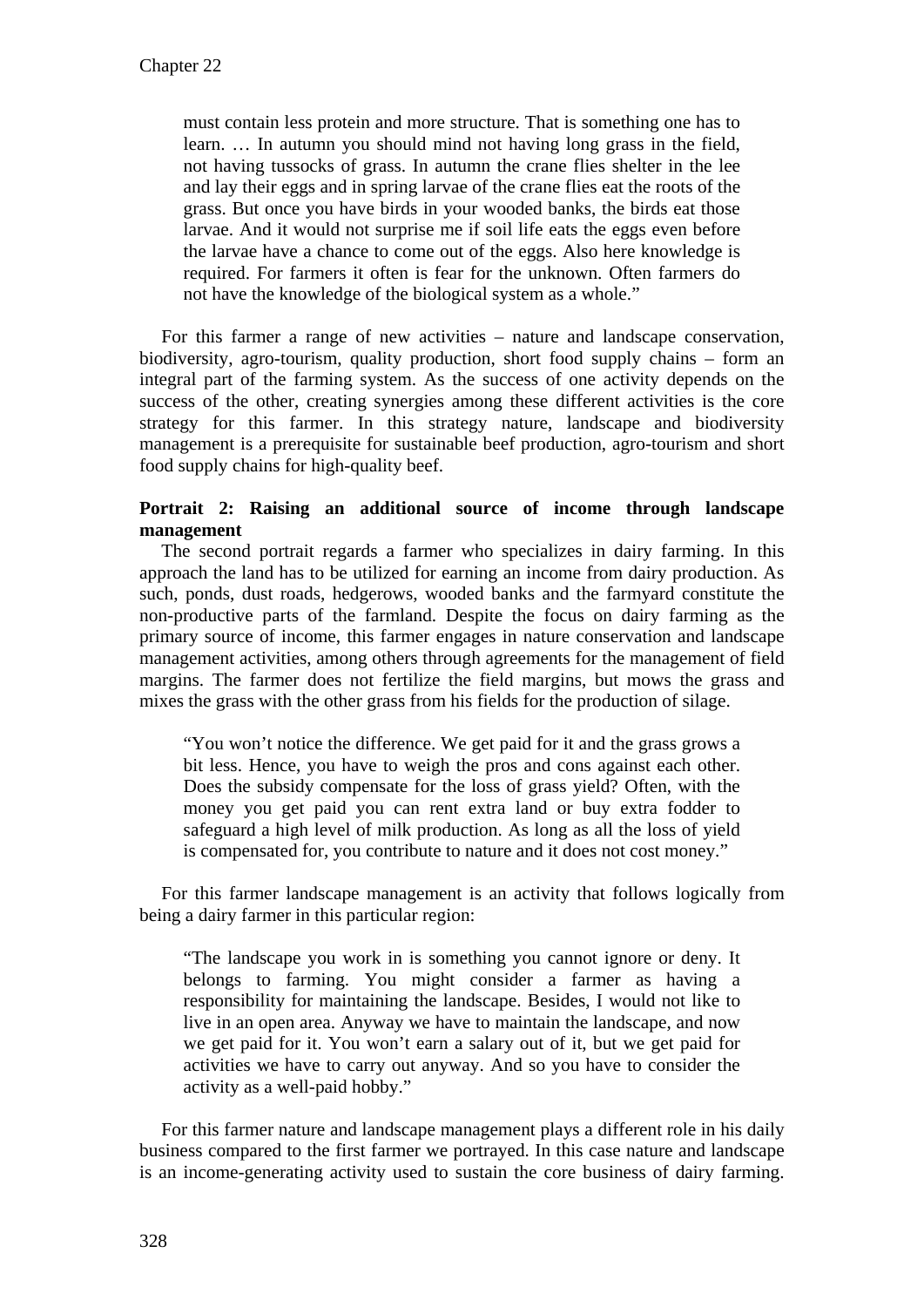The income generated through nature and landscape management is used to compensate – by renting land or buying concentrate and silage - for the loss of milk production as a result of nature and landscape management.

#### **Portrait 3: Utilizing natural resources for farming economically**

The third and last portrait refers to an approach that is characterized by utilizing nature and biodiversity (in particular soil flora and fauna) for low-external-input management of grassland. This approach also has been conceptualized as farming economically (Van der Ploeg 2003). This farmer is involved in landscape management, but does not receive any subsidies as the subsidy rules did not comply with his farm strategy:

"From an economic point of view we decided not to take part in landscape management schemes. We have made a plan for landscape management, but we could not reach an agreement with DLG about the rules and financial conditions. Now we manage the hedgerows ourselves, without receiving subsidies for it."

The soil is the key resource in this approach. According to this farmer a dairy farmer should be self-sufficient in fodder production. This also enables the farmer to achieve the kind of fodder quality required for his farming system. The on-farm production of fodder is combined with putting the cows out to pasture. For this, the characteristic landscape of the Friesian Woodlands proves its function: the trees along the ditches provide shadow for the cows.

"Why we have the cows outside? You have to ask the cows. It is all about cost price. … If we kept our cattle in the stable, you should see what costs we would face to cut and bring the grass. And we would always have losses while making silage. Even in the night cows can be outside in our farming system. And they do. With rain and strong wind they stay inside. When we mow the grass, we keep them in. Otherwise they stand in the way or you have all your fences down. You can't imitate nature. For me they can go out in the snow. … The cow has to prove what is good."

According to the farmer, land use in nature conservation is inflexible, as it prohibits mowing grassland before the 15th of June or later, depending on the arrangement. In addition, mowing late decreases the nutritional value of the fodder and leads to the disappearance of meadow birds:

"Mowing earlier in the year suits me better. Then the grass contains more nutritional value. And I believe it is better for the birds, because leaving the grass two weeks longer on the fields like the schemes prescribe makes the grass to high. Birds don't like that. … We always feed low-protein silage as well. Therefore we mow some fields in June. But for having healthy fodder it is important to mow at the end of May or the beginning of June."

The farmer has observed that different meadow birds (lapwings, black-tailed godwits, redshanks) find a habitat in the different fields that make up his farm. This causes problems when mowing the grass. Therefore the farmer leaves stripes of grass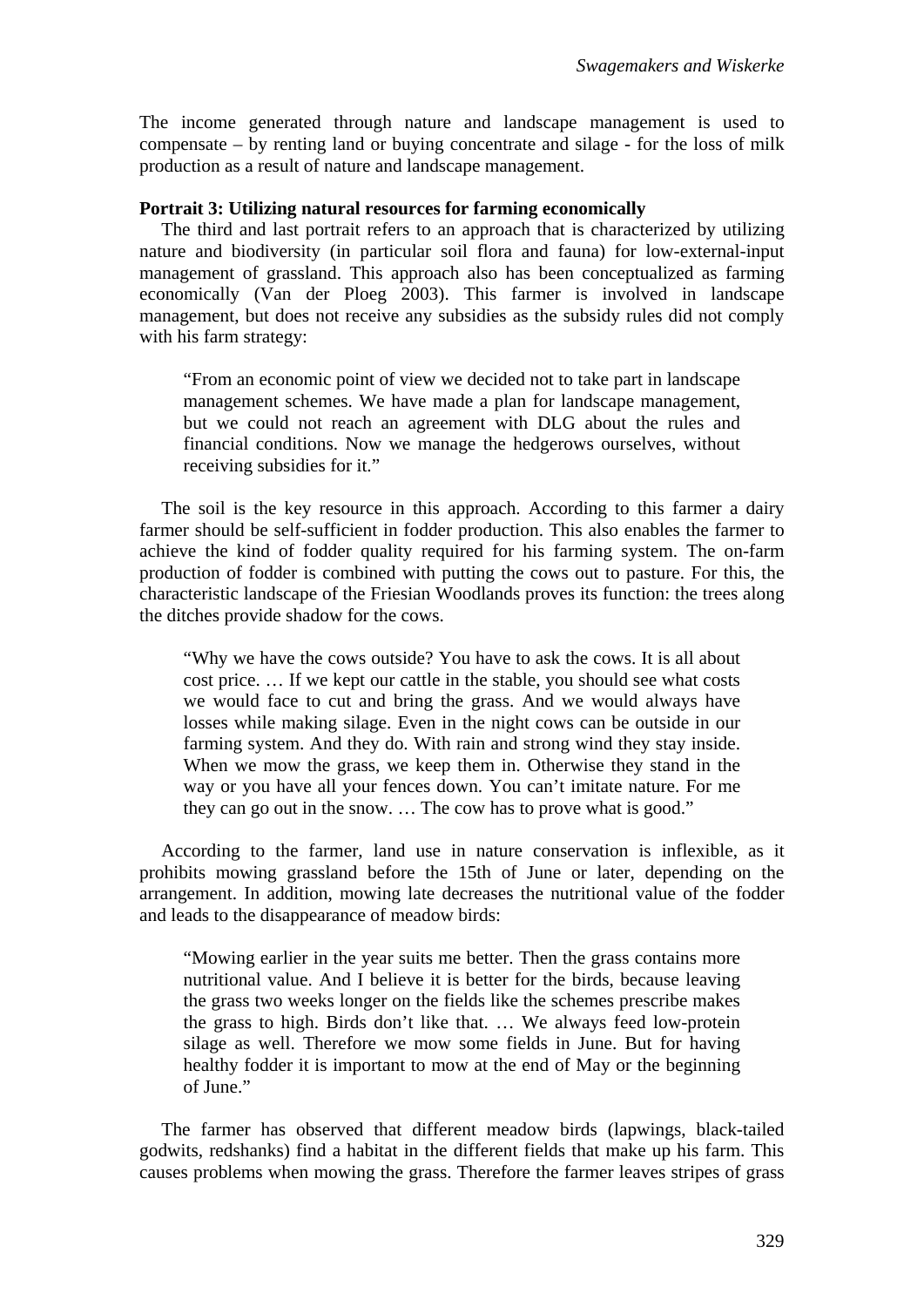in the field, especially for the redshank that would not survive without some help. It is a moral motivation that drives the farmer to protect the meadow birds.

"Over 30 breeding couples I have seen on the 16 hectares of land I have on the other side of the road. Five nests of the black-tailed godwits, but there have been more before the foxes caused damage. Further on there are 20 couples of lapwings and 15 couples of redshanks. … The blacktailed godwits always have caused problems for us. To protect these birds we don't mow a field margin of four to five metres in the first cut of the season. We suspend it to the second cut and then, depending on the weather, we either make hay or silage out of it."

Other species find habitat in the hedgerows and especially in the wooded banks. Next to a range of birds (such as tree creepers, lesser whitethroats, great tits, blackbirds, robins, chiffchaffs, garden warblers, wrens and song thrushes) lean-land plants form part of the landscape, even if not actively managed or recognized by the farmer. Apart from that, the farmer enjoys walking through his fields.

"Collecting the cows in the fields, that is beautiful. The honeysuckle and the mayflower flowering, they have a lovely scent, don't they? For having those in the land I don't need subsidies. On the one side you receive, on the other side you spend."

For this farmer portrayed landscape, nature and biodiversity are indispensable for creating a sustainable farming system. The main strategy is to reduce the costs for external inputs. In this, the active management of biodiversity is of crucial importance. Although nature and landscape management is of the utmost importance to this farmer – i.e., his farming system even depends on it – he has chosen not to become engaged in nature and landscape management schemes. The income lost through subsidies counterbalances the flexibility in nature, landscape and grassland management.

# **Discussion**

As the societal demand for a paradigm shift from monofunctional to multifunctional use of agricultural land and rural areas is increasing, it becomes important to understand that farmers have an important role in and impact on the forming of green-blue veins. In addition to food production, farming systems can provide ecological corridors and some of them even provide specific habitat patches as well as field boundary biodiversity (Le Coeur et al. 2002). Due to an ongoing fragmentation of heterogeneous landscapes (Baudry et al. 2003), often those functions are not very well developed within farming systems yet. Overcoming fragmentation of natural habitats, however, is of importance for biodiversity conservation (Opdam and Wiens 2002). By combining practices for nature conservation and landscape preservation in their farming practices, farmers can play an important role in maintaining or developing natural and ecological values (Baudry et al. 2000; Thenail 2002). In getting farmers involved in (re)connecting habitats, a huge potential for organisms to survive is gained by notable changes in connectivity (Baudry et al. 2003).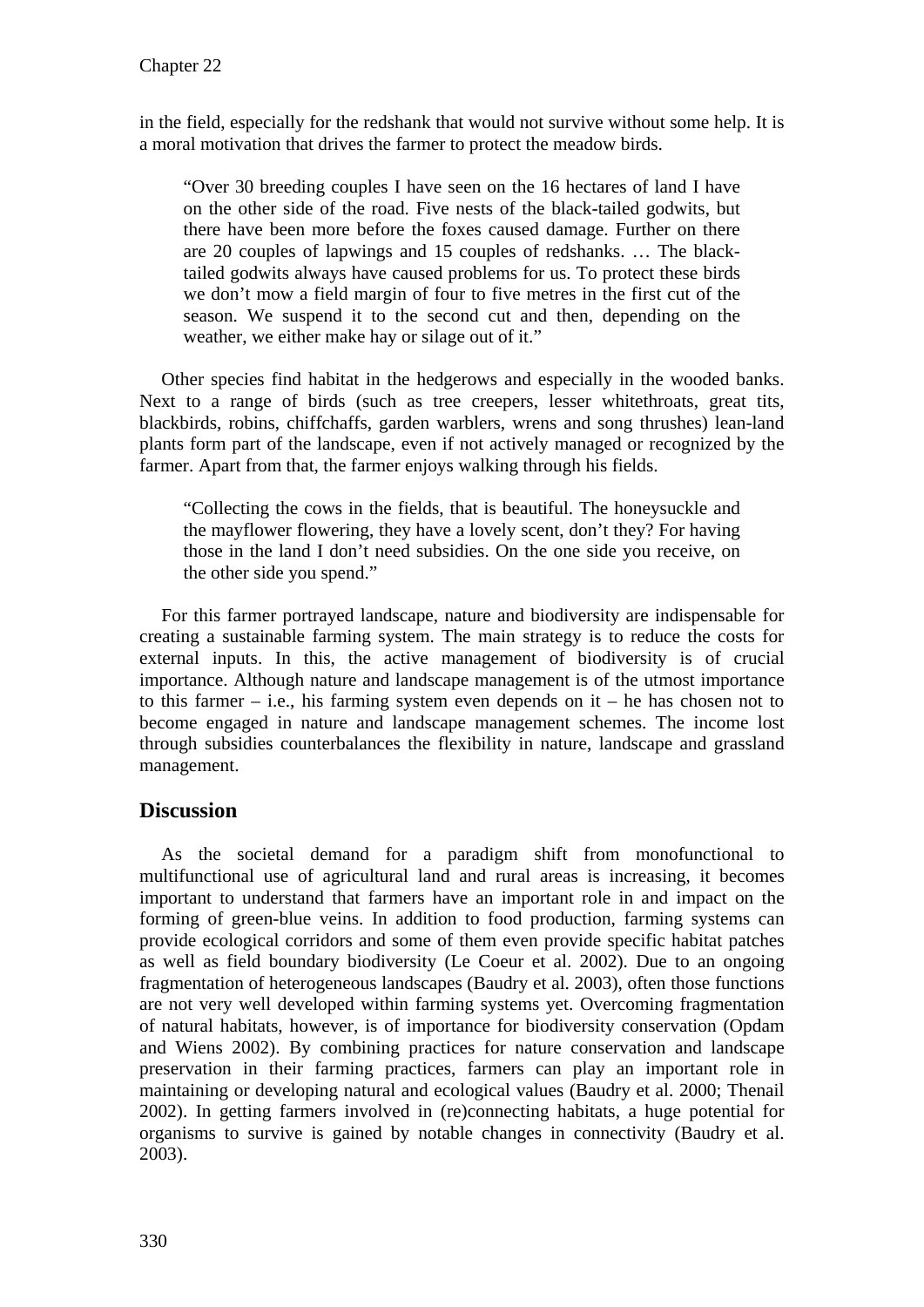In a case study on farmers' attitudes towards land use in northeast Brittany, Thenail and Baudry (2004) demonstrate the major influence of the landscape on land-use allocation on farms. As in that study, farmers in the Northern-Friesian Woodlands opt either for moving to regions more suitable for 'modern' farming or continue farming in the region by combining dairy production, in one way or the other, with nature conservation and landscape preservation. In this respect, farmers' attitudes towards land use in the Friesian Woodlands are comparable to those of farmers in northeast Brittany.

The case study of the Northern-Friesian Woodlands demonstrates that among farmers who remain farming in the research area, nature conservation and landscape management can be combined with agricultural food production. The way in which agriculture, nature and landscape are and can be integrated, however, differs among farmers. The portraits as descriptive, story-telling representations of the typologies or 'modes of ordering' (Law 1994) in the region give insight into this diversity among farmers in the region. The portraits we have discussed demonstrate that diversity in agro-ecosystem management (i.e. the complex whole of agriculture, nature and landscape) is actively constructed and builds upon the differential goals, norms, priorities and opportunities the actors involved (here: farmers) have and create.

#### **Conclusions**

In this paper we presented portraits as a means to demonstrate the different possibilities for integrating agricultural production with nature conservation and landscape management in the specific context of the Friesian Woodlands. Although the portraits are a researcher's construction based on an interpretative analysis of qualitative data (Whatmore 1994), the results so far give us insight into the dynamics and diversity of combining farming with the management of nature and landscape, and serve as searchlight for continuing the research.

Next step in the analysis is to examine, for a range of themes, statistical correlations between attitudes of farmers and their practices. For instance, to examine which dairy production practice correlates with which kind of income-generating strategy. This will be done by a twofold check on validity of the portraits. A first check on validity can be carried out among farmers and other stakeholders in the region. They can verify whether or not the typologies and their characteristics are recognizable and reflect the diversity in farm household strategies. A second check on validity can be carried out through additional quantitative research by means of representative-sample survey. Surveys can be analysed with multivariate methods (e.g. cluster analysis or principal-components analysis), which should result in a similar set of typologies of farm household strategies (Nooij 1995). The main aim of a survey in this respect would be the verification and quantification of qualitative research.

Besides the double validation of the interpretative analysis, the sustainability of the different strategies portrayed in this paper is to be examined. This implies, for instance, an analysis of a representative set of farm-economic accounts to examine (differences in) the economic sustainability of the different strategies portrayed, and an exploration of the impact on biodiversity of the different strategies to test (differences in) the ecological sustainability. Such sustainability analyses should be carried out at both farm and regional level, as certain sustainability results (e.g. indirect employment effects) may only appear at regional level (Van der Ploeg, Long and Banks 2002).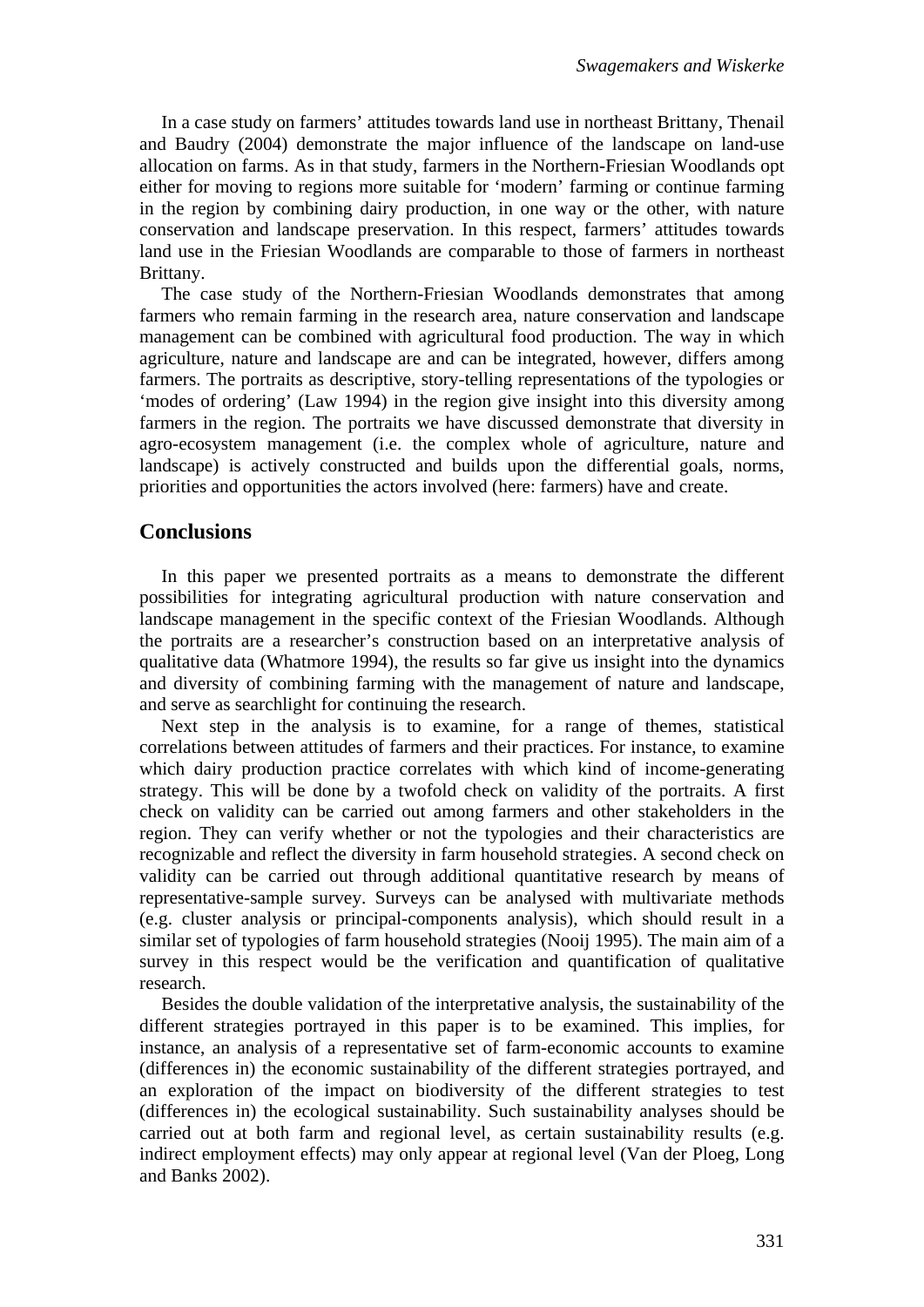To explore further the role farmers can have in nature conservation and landscape management we also need to include other land users in the region in our research. Regarding nature conservation and landscape management, active land users as the category of non-professional farmers or hobby farmers and the category of institutionalized actors as 'Staatsbosbeheer' (the national forest management agency) and 'Fryske Gea' (the provincial agency for landscape protection) should be included in regional impact analysis.

Combining the different functions of land use (such as agricultural food production, nature conservation, landscape management, rural tourism and others) farmers can play an important role in the cost-effective management of nature and landscape (Knickel 2001). In order to measure the overall regional economic, ecological and socio-cultural impact, however, the potentials and performance of the farm household strategies as described with the portraits have to be related with the sustainability performance and potentials of the latter two categories of land users mentioned.

In order to sustain the management of nature and landscapes in agricultural areas, it is important to improve our understanding of the differential dynamics of the interaction between farming, nature and landscape. Not the least because different approaches require different forms of institutional support – which is often lacking yet.

# **Acknowledgements**

We thank Hanneke Buurman for providing the photograph for the chapter opening.

# **References**

- Banks, J. and Marsden, T., 2001. The nature of rural development: the organic potential. *Journal of Environmental Policy and Planning,* 3 (2), 103-121.
- Baudry, J., Burel, F., Aviron, S., et al., 2003. Temporal variability of connectivity in agricultural landscapes: do farming activities help? *Landscape Ecology,* 18 (3), 303-314.
- Baudry, J., Burel, F., Thenail, C., et al., 2000. A holistic landscape ecological study of the interactions between farming activities and ecological patterns in Brittany, France. *Landscape and Urban Planning,* 50 (1/3), 119-128.
- Belletti, G., Marescotti, A. and Moruzzo, R., 2003. Possibilities of the new Italian law on agriculture. *In:* Van Huylenbroeck, G. and Durand, G. eds. *Multifunctional agriculture: a new paradigm for European agriculture and rural development*. Ashgate, Aldershot, 143-166.
- Brouwer, F. and Lowe, P., 1998. *CAP and the rural environment in transition: a panorama of national perspectives*. Wageningen Pers, Wageningen.
- Brunori, G. and Rossi, A., 2000. Synergy and coherence through collective action: some insights from wine routes in Tuscany. *Sociologia Ruralis,* 40 (4), 409- 423,544.
- Collins, R. and Makowsky, M., 1993. *The discovery of society*. 5th edn. McGraw-Hill, Boston.
- Di Iacovo, F., 2003. New trends in the relationship between farmers and local communities in Tuscany. *In:* Van Huylenbroeck, G. and Durand, G. eds. *Multifunctional agriculture: a new paradigm for European agriculture and rural development*. Ashgate, Aldershot, 101-125.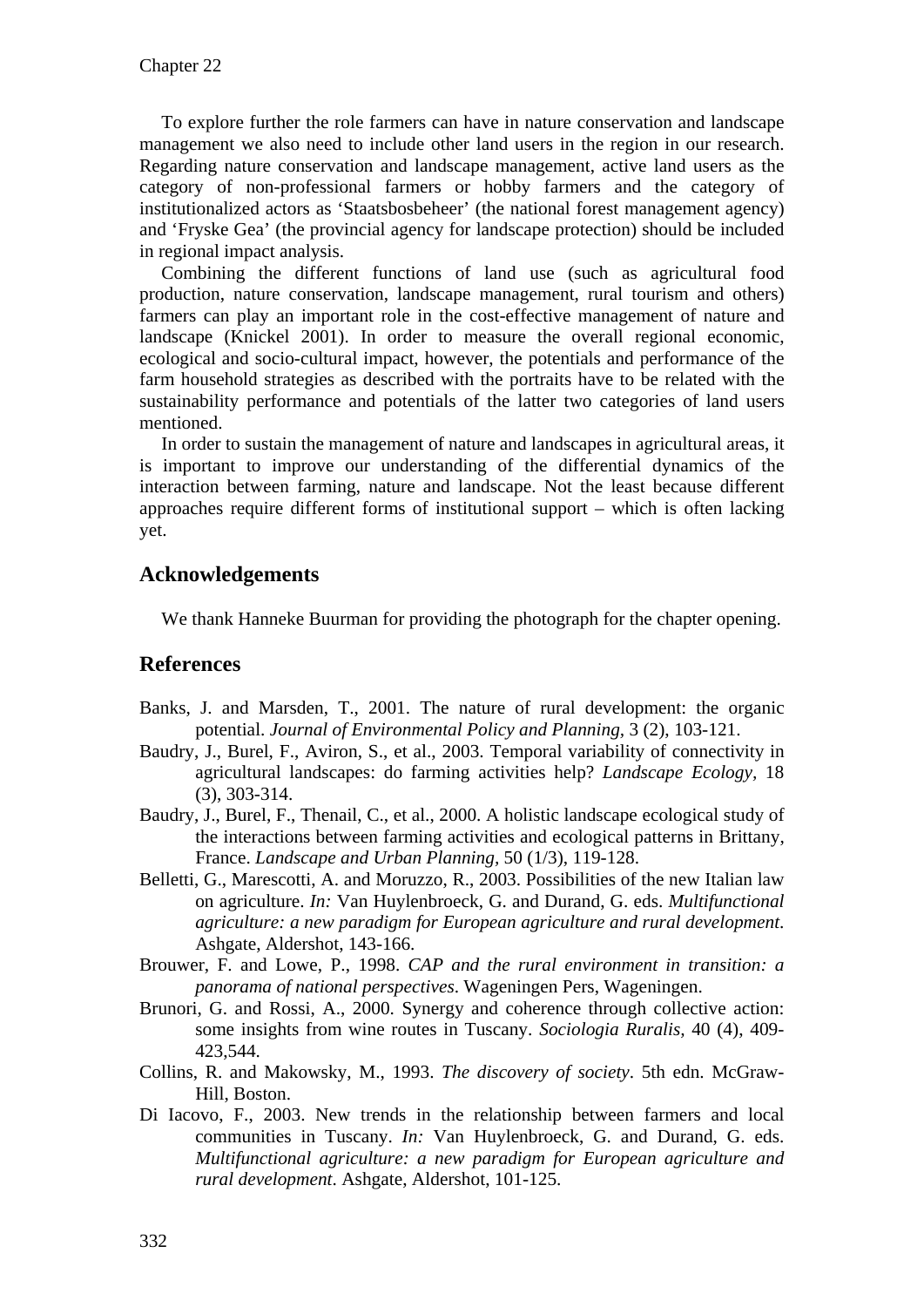- Durand, G. and Van Huylenbroeck, G., 2003. Multifunctionality and rural development: a general framework. *In:* Van Huylenbroeck, G. and Durand, G. eds. *Multifunctional agriculture: a new paradigm for European agriculture and rural development*. Ashgate, Aldershot, 1-16.
- Frouws, J., 1998. The contested redefinition of the countryside: an analysis of rural discourses in the Netherlands. *Sociologia Ruralis,* 38 (1), 54-68.
- Gorman, M., Mannion, J., Kinsella, J., et al., 2001. Connecting environmental management and farm household livelihoods: the rural environment protection scheme in Ireland. *Journal of Environmental Policy and Planning,* 3 (2), 137- 147.
- Hendriks, K. and Stobbelaar, D.J., 2003. *Landbouw in een leesbaar landschap: hoe gangbare en biologische landbouwbedrijven bijdragen aan landschapskwaliteit*. [s.n.], [S.l.]. Proefschrift Wageningen [http:// www.library.wur.nl/wda/dissertations/dis3385.pdf]
- Kinsella, J., Wilson, S., De Jong, F., et al., 2000. Pluriactivity as a livelihood strategy in Irish farm households and its role in rural development. *Sociologia Ruralis,* 40 (4), 481-496,546.
- Knickel, K., 2001. The marketing of Rhöngold milk: an example of the reconfiguration of natural relations with agricultural production and consumption. *Journal of Environmental Policy and Planning,* 3 (2), 123-136.
- Koeleman, E., 2003. *Boeren in balans: praktijkgids voor een gezonde melkveehouderij*. Roodbont, Zutphen.
- Law, J., 1994. *Organizing modernity*. Blackwell, Oxford.
- Le Coeur, D., Baudry, J., Burel, F., et al., 2002. Why and how we should study field boundary biodiversity in an agrarian landscape context. *Agriculture Ecosystems and Environment,* 89 ((1/2) Special Iss. SI), 23-40.
- Marsden, T., 2003. *The condition of rural sustainability*. Van Gorcum, Assen.
- Marsden, T., Banks, J., Renting, H., et al., 2001. The road towards sustainable agricultural and rural development: issues of theory, policy and research practice. *Journal of Environmental Policy and Planning,* 3 (2), 75-83.
- Mol, J.A., Noomen, P.N. and Van der Vaart, J.H.P., 1990. *Achtkarspelen-Zuid / Eestrum: een historisch-geografisch onderzoek voor de landinrichting*. Fryske Akademy, Ljouwert.
- Nooij, A., 1995. *Variabelen en modellen: multivariate analyse in het sociaalwetenschappelijk onderzoek*. Boom, Amsterdam.
- Nooij, A.T.J., 1993. Classificaties in het sociologisch onderzoek. *Tijdschrift voor Sociaal-wetenschappelijkonderzoek van de Landbouw,* 8 (1), 3-19.
- Opdam, P. and Wiens, J.A., 2002. Fragmentation, habitat loss and landscape management. *In:* Norris, K. and Pain, D. eds. *Conserving bird biodiversity: general principles and their application*. Cambridge University Press, Cambridge, 202-223. Conservation Biology no. 7.
- Reijs, J., Meijer, W.H., Bakker, E.J., et al., 2003. Explorative research into quality of slurry manure from dairy farms with different feeding strategies. *NJAS Wageningen Journal of Life Sciences,* 51 (1/2), 67-89.
- Renting, H. and Van der Ploeg, J.D., 2001. Reconnecting nature, farming and society: environmental cooperatives in the Netherlands as institutional arrangements for creating coherence. *Journal of Environmental Policy and Planning,* 3 (2), 85-101.
- Strauss, A. and Corbin, J., 1990. *Basics of qualitative research: grounded theory procedures and techniques*. Sage, Newbury Park.